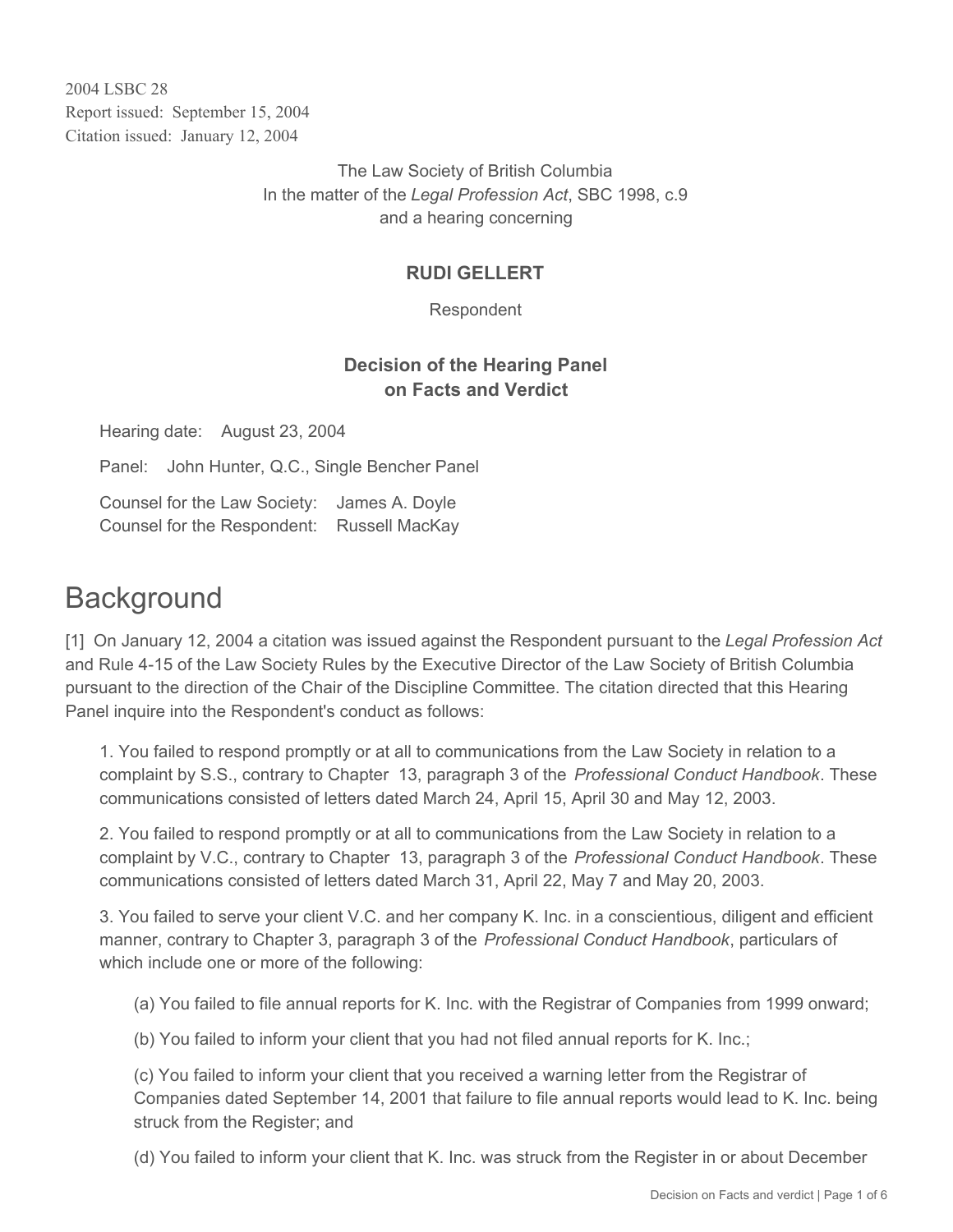2001.

4. In 2003, you represented a purchaser in a conveyancing transaction. As part of the transaction, you gave the following undertaking to the lender's lawyer, Gerald J. DeCario, in or about May 2003:

" The writer's client has authorized me on its behalf to execute any and all security you may require to secure the \$100,000.00 on the terms mentioned in this letter. I undertake to execute such security on demand by you."

You breached the undertaking by failing to execute a Modification of Rights to Purchase document after Gerald J. DeCario made demand that you comply on or before June 20, 2003, contrary to Chapter 1, subparagraph 4(2) and Chapter 11, paragraph 7 of the *Professional Conduct Handbook*.

5. You failed to respond promptly or at all to communications from Gerald J. DeCario in relation to an undertaking you gave him in 2003, contrary to Chapter 11, paragraph 6 of the *Professional Conduct Handbook*. These communications included telephone calls on June 18 and June 20, 2003 and letters dated May 29, June 17 and June 24, 2003.

6. You failed to respond promptly or at all to communications from the Law Society in relation to a complaint by Gerald J. DeCario, contrary to Chapter 13, Rule 3 of the *Professional Conduct Handbook*. These communications consisted of letters dated July 14, August 6, August 22 and September 3, 2003.

[2] At the start of the proceedings the second (c) subsection of paragraph 3 of the citation has been struck by agreement.

[3] The Respondent acknowledged proper service of the citation.

[4] Pursuant to Rule 5-2(2), the Respondent agreed in writing to a panel consisting of a single Bencher.

# **Agreed Statement of Facts**

[5] An Agreed Statement of Facts was filed in these proceedings as Exhibit 2. The relevant facts are as follows.

1. At its meeting of November 13, 2003, the Discipline Committee resolved to recommend to the Chair of the Discipline Committee that there be a direction to issue a citation against the Respondent on six counts, following receipt of complaints from three separate complainants (the " Citation" ).

2. The Discipline Committee further resolved to refer the matter to three Benchers pursuant to Section 39 of the *Legal Profession Act* to determine whether the Respondent ought to be suspended or whether conditions should be placed o his practice pending final disposition of the Citation.

3. By letter dated December 16, 2003, the Respondent provided the Law Society with the following undertaking:

" I, Rudi Gellert, hereby undertake to immediately cease practicing law until a qualified medical practitioner produces a report satisfactory to the Law Society concerning my fitness to practice law."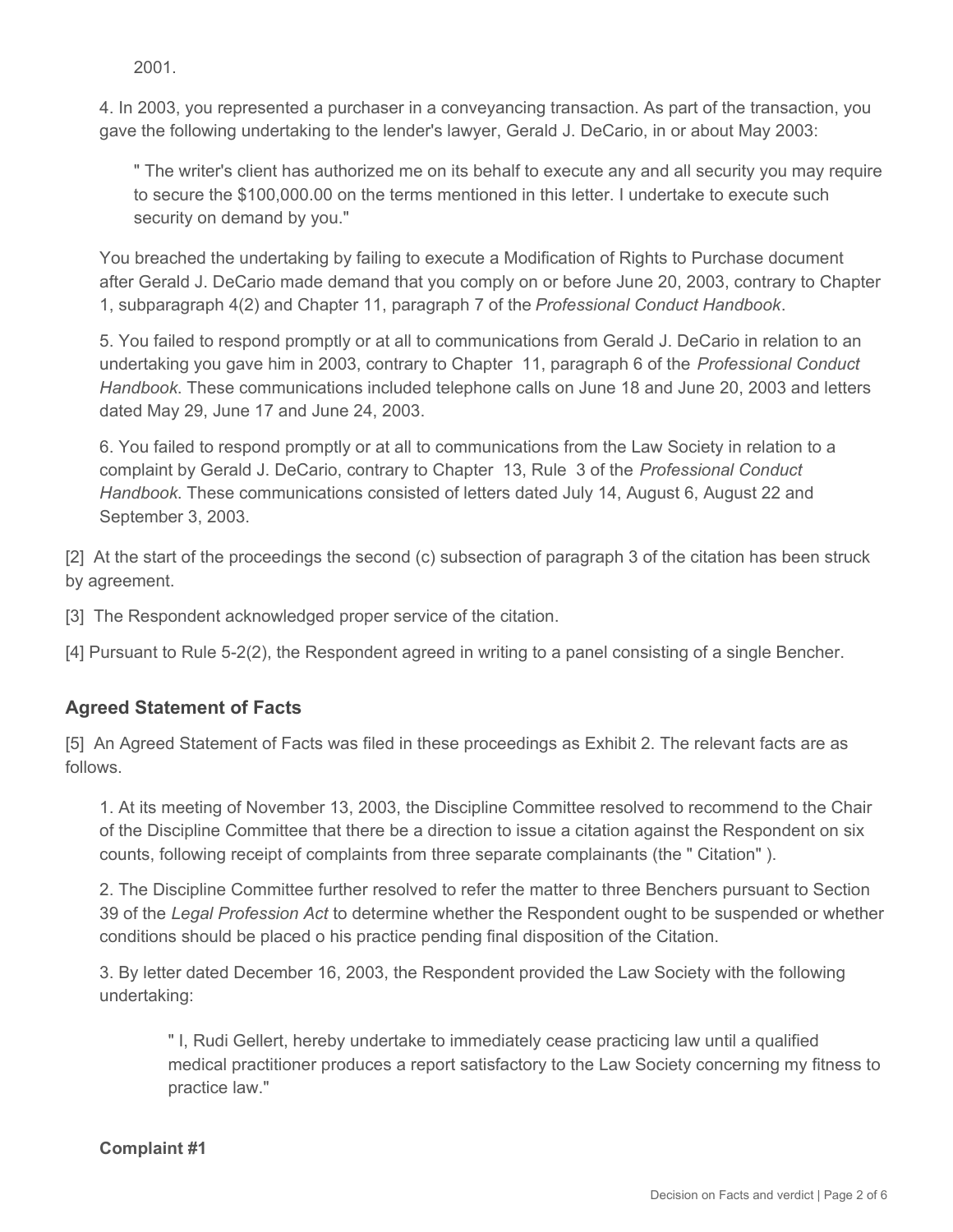4. In 2001, the Respondent was representing R.S. in divorce and custody proceedings. On December 21, 2001, R.S.'s wife, S.S., attended at the Respondent's office to swear an affidavit attaching Interrogatories and her Answers to Interrogatories which had been prepared by the Respondent.

5. By letter dated February 28, 2003 S.S. wrote to the Law Society concerning her dealings with a lawyer associated to the Respondent. A Law Society staff lawyer wrote to the Respondent on March 24, 2003, seeking a response from the Respondent and his associate concerning S.S.'s complaint.

6. Follow up letters requesting a response were sent April 15, April 30 and May 12, 2003.

7. Subsequent to May 12, 2003, the Respondent provided R.S.'s file, but did not respond to the Law Society's requests until July 14, 2004 when a letter was delivered to the Law Society through counsel for the Respondent.

#### **Complaint #2**

8. In 1998, the Respondent was retained by V.C. to provide corporate services, including setting up a company related to V.C.'s consulting service.

9. The company was registered on July 9, 1998 (" K. Inc." ). The Respondent provided a reporting letter advising that he would be filing a Notice of Directors and would be preparing the Annual Reports for K. Inc.

10. On November 4, 1998 the Respondent wrote to V.C. and her partner confirming the Notice of Directors had been filed and confirming that he would prepare the Annual Reports for K. Inc, acknowledging that they needed to be filed each year on the anniversary date of incorporation. He also indicated there would be a fee for this service.

11. On October 19, 1999, the Respondent rendered an account to K. Inc. which included charges for completing and submitting the Annual Report to the Corporate Registry. The Respondent received no reply to this letter and the account was not paid. V.C. has no recollection of receiving the letter or account.

12. The Respondent did not file the Annual Report for 1999 or any subsequent year.

13. The last document filed with the Corporate Registry was the 1998 Notice of Directors.

14. By registered letter dated September 14, 2001, the Registrar of Companies sent notification via the Respondent's office that K. Inc. would be struck from the Register due to no Annual Reports being filed for the company for two years, unless the situation was remedied within one year.

15. On December 14, 2001, K. Inc. was struck.

16. V.C. learned from a financial institution in November 2002 that K. Inc. had been struck. The Respondent offered to have K. Inc. restored, but V.C. declined this offer. She had already retained another lawyer to attend the restoration. She incurred approximately \$2,309.43 in expenses to have K. Inc. restored.

17. V.C. attempted to contact the Respondent at least three times requesting a response regarding the costs incurred to restore K. Inc. She did not receive a response from the Respondent.

18. By letter dated March 12, 2003, V.C. wrote to the Law Society, outlining the complaint.

19. On March 31, 2003, a Law Society staff lawyer wrote to the Respondent sending a copy of V.C.'s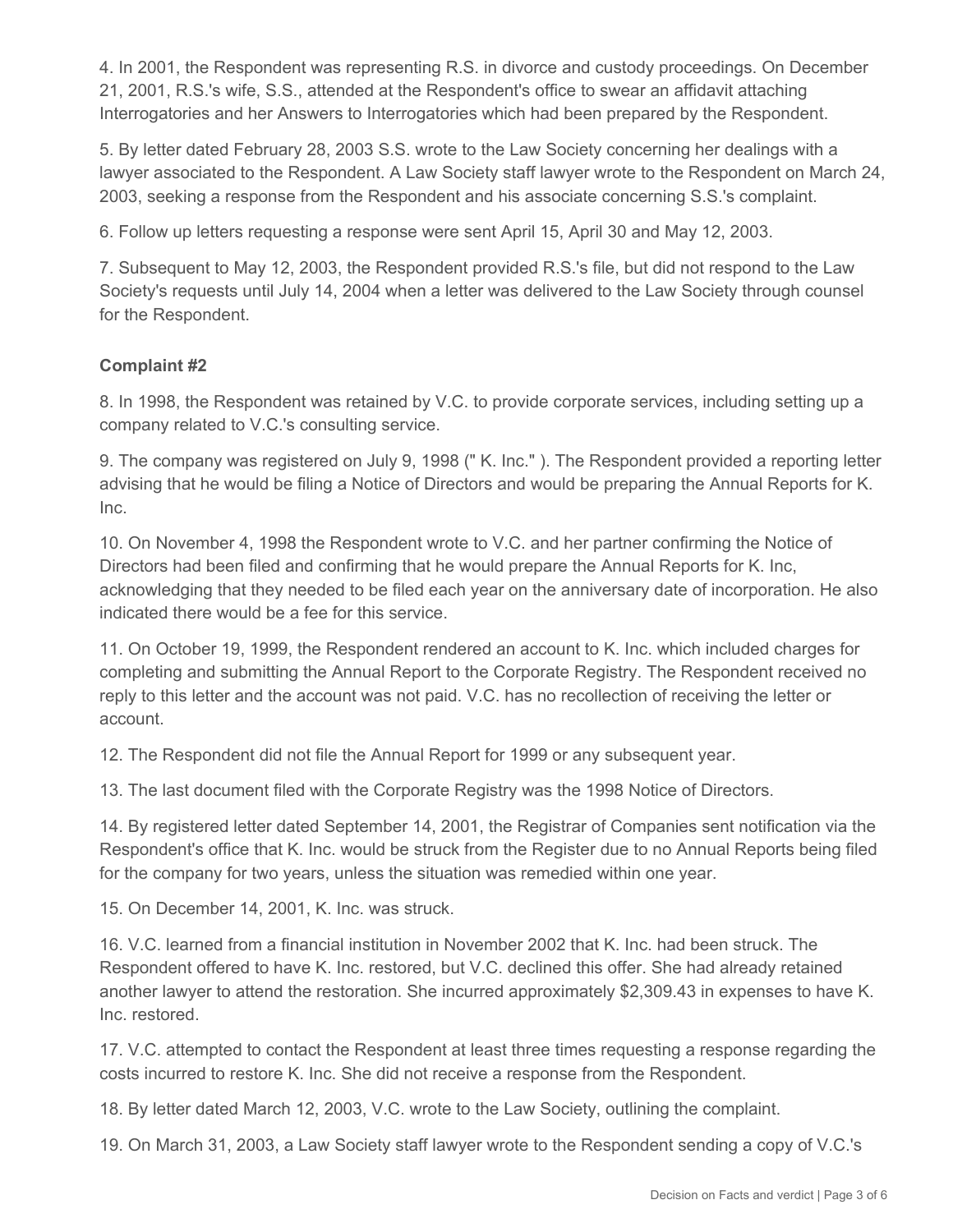letter of March 12, 2003, requesting a response.

20. Follow up letters were sent on April 22, May 7 and May 20, 2003.

21. By letter dated September 25, 2003, the Law Society staff lawyer wrote to the Respondent and set out a summary of the facts as understood by her (essentially as outlined in paragraphs 10 to 19 above).

22. The Respondent did not respond to the Law Society, however, in December 2003 and following, letters were delivered through counsel for the Respondent, indicating that the Respondent was seeking treatment for medical conditions.

## **Complaint #3**

23. In 2003, the Respondent acted for the purchaser of a property located in Surrey, British Columbia. Another member of the Society, G.D., acted for the Vendor.

24. By letter dated May 15, 2003, the Respondent gave G.D. his undertaking as follows:

" The writer's client has authorized me on its behalf to execute any and all security you may require to secure the \$100,000.00 on the terms mentioned in this letter. I undertake to execute such security on demand by you."

25. On May 29, 2003, G.D. wrote to the Respondent's firm enclosing a Modification of Rights to Purchase and requested the Respondent execute the document on behalf of his client in accordance with his undertaking.

26. On June 10, 2003, G.D. spoke with the Respondent by phone, at which time the Respondent promised to find the Modification Agreement, sign it and courier it back to G.D.

27. When he heard nothing further, G.D. wrote on June 17, 2003, requesting compliance with the Respondent's undertaking by June 20, 2003.

28. Following the June 17, 2003 letter, G.D. placed two more calls to the Respondent on June 18 and June 20, 2003, but was only able to speak to the receptionist each time. He left messages for the Respondent asking him to return his calls, but received no response.

29. By letter dated June 24, 2003, G.D. advised the Respondent that he had breached his undertaking of May 15, 2003.

30. By letter dated July 10, 2003, G.D. wrote to the Law Society concerning the Respondent's breach of undertaking as well as his failure to respond to G.D.'s requests made from time to time.

31. A Law Society staff lawyer wrote to the Respondent on July 14, August 6, August 22 and September 3, 2003, requesting a response to G.D.'s complaint. By letter dated September 29, 2003, G.D. advised the Law Society staff lawyer that he had had no communication from the Respondent since he spoke to him on June 10, 2003. He also confirmed that another lawyer at the Respondent's office assumed conduct of the file and advised G.D. of this by letter dated July 31, 2003.

32. The transaction completed in mid-August 2003, despite the Modification Agreement never being signed. G.D. advised the Law Society that while his client had not suffered a financial loss as a consequence of the Respondent's breach of undertaking, there was " some anxiety about being unsecured for the \$100,000.00."

33. The Respondent did not respond to G.D., nor did he specifically respond to the requests made by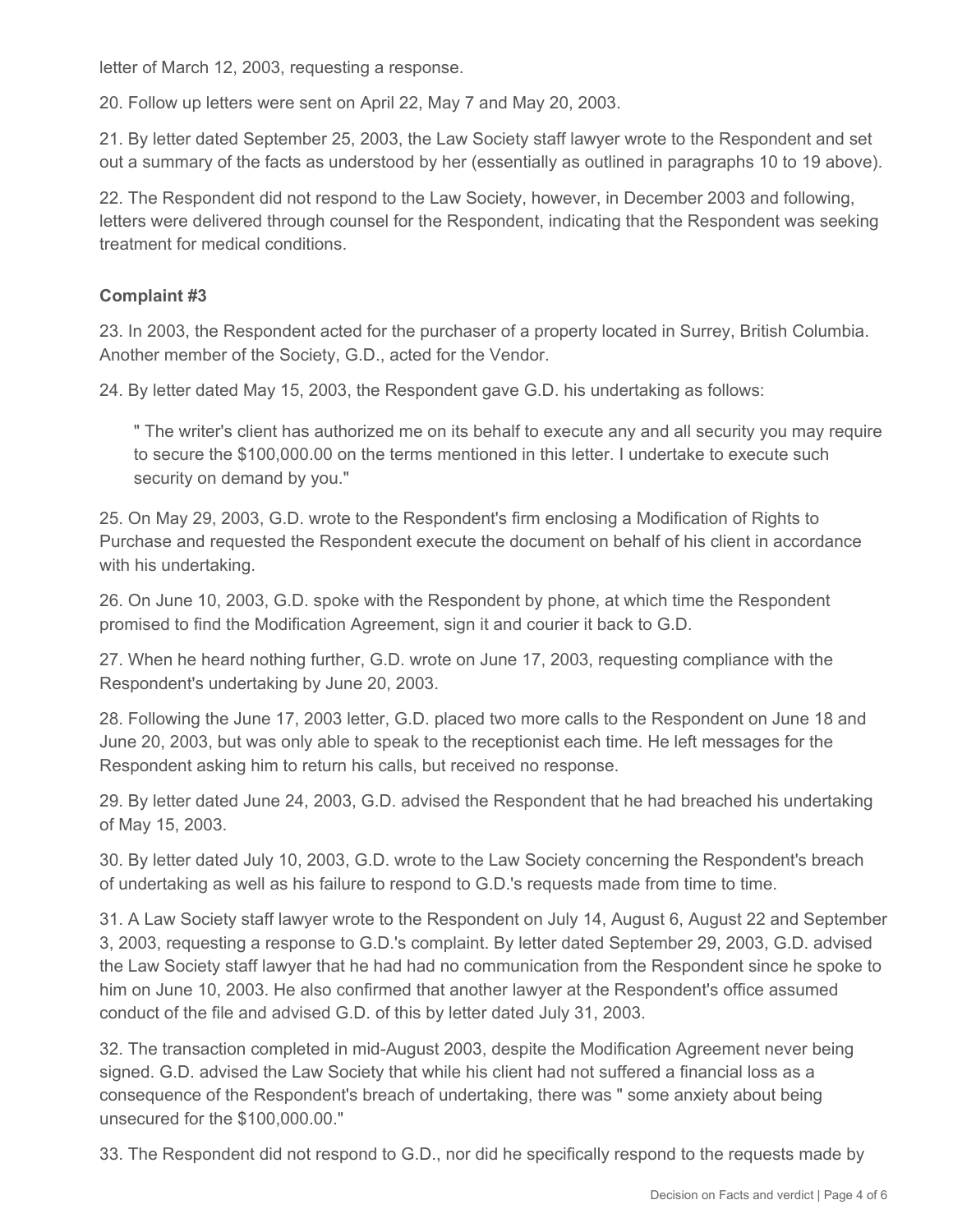the Law Society, however, in December 2003 and following, letters were delivered through counsel for the Respondent, indicating that the Respondent was seeking treatment for medical conditions.

## **Medical Condition**

34. In December 2003, the Respondent had undergone a diagnostic evaluation by Dr. Ray Baker. In an undated letter faxed to the Respondent's counsel on December 15, 2003, Dr. Baker said, in part:

" . . . this letter is to confirm that I have completed a three-hour diagnostic evaluation of this man today. Based on clinical interviews, self-administered diagnostic questionnaires, laboratory testing and physical examination, I have formed a solid diagnostic opinion. It is my opinion that this man suffers from severe major depression to the point that it will significantly affect his ability to practice law at this time. I have recommended that he voluntarily remove himself from the practice of law until he has received and responded to psychopharmacological and psychotherapeutic treatments."

35. In a more extensive report dated December 18, 2003, Dr. Baker outlined his assessment of the Respondent which took place on December 15, 2003.

36. In terms of his mental status examination, Dr. Baker concluded that " he is somewhat avoidant and does not deal with problems as they come up but this is a new trait for him."

37. In terms of Beck Depression Inventory, Dr. Baker wrote:

" Rudi Gellert scored 35, one of the highest scores I have seen, indicating significant symptoms of depression."

38. In terms of recommendations, Dr. Baker wrote:

" Rudi Gellert is not fit to work as a lawyer at this time, as he is profoundly impaired by his depression. His hypothyroidism appears to be inadequately treated and should be evaluated by an endocrinologist and his medication should be adjusted. Once he is started on an antidepressant and the dose adjusted until he responds he would benefit a great deal from a course of intensive cognitive behavioural therapy to identify some of the cognitive distortions and correct them. He is troubled by lifetime of shame."

39. Dr. Baker concluded his report, writing as follows:

" With respect to the Law Society incidents, it is my opinion that this lawyer's uncharacteristic procrastination behaviour was a direct result of his untreated depression and with proper treatment it is unlikely to be repeated."

## **Admissions**

[6] The Respondent, in the Agreed Statement of Facts, made the following admissions.

(a) That he failed to respond promptly to communications from the Law Society in relation to a complaint by S.S., contrary to Chapter 13, paragraph 3 of the *Professional Conduct Handbook*. These communications consisted of letters dated March 24, April 15, April 30 and May 12, 2003.

(b) That he failed promptly to respond to communications from the Law Society in relation to a